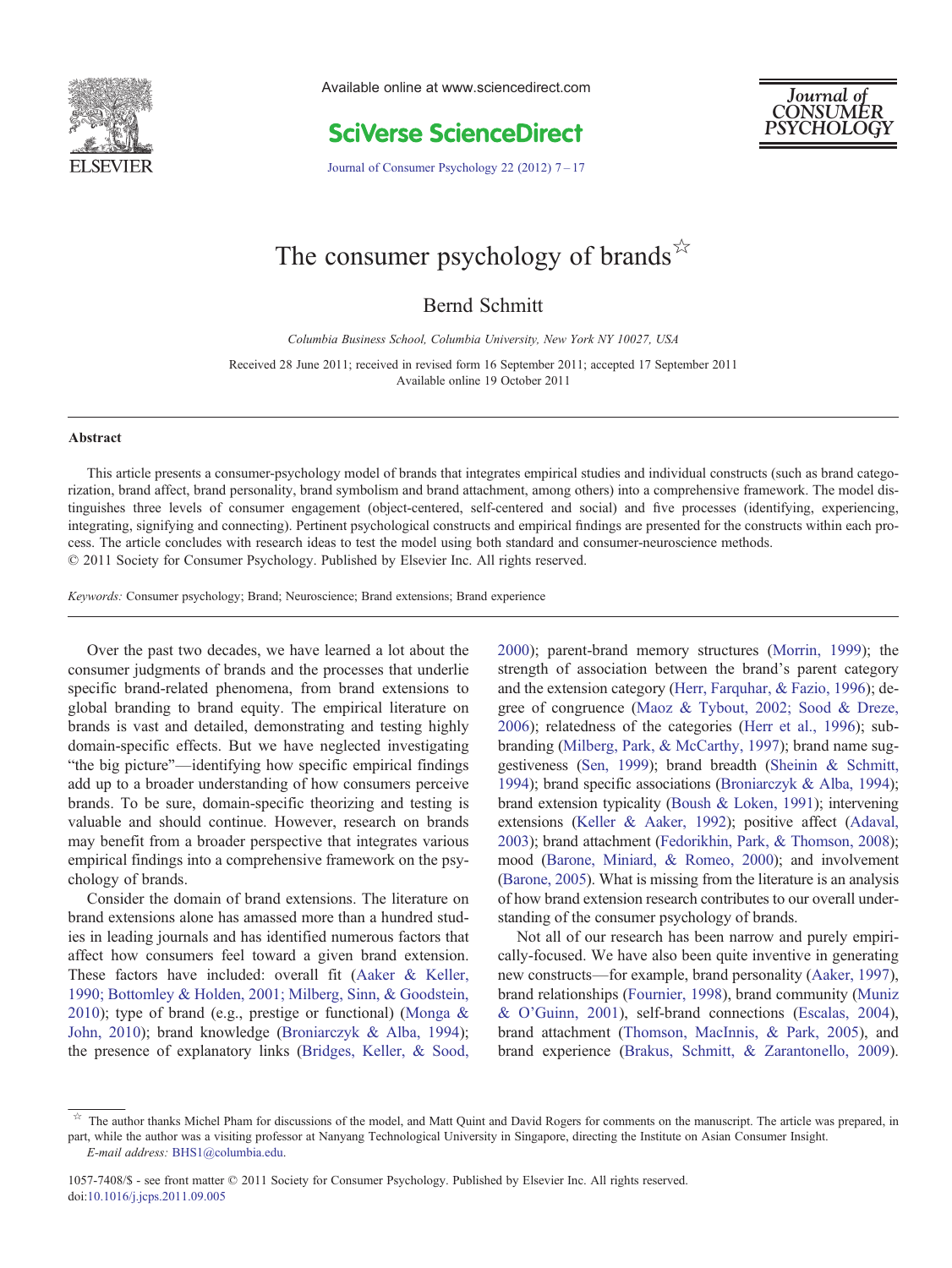We have created scales to measure these constructs and others, such as brand trust [\(Delgado-B, Munuera-Aleman, & Yagoe-](#page--1-0)[Guillin, 2003\)](#page--1-0) and brand love [\(Carroll & Ahuvia, 2006\)](#page--1-0). Yet, it is not clear how these constructs relate to each other and what specific role they play in the overall consumer psychology of brands.

Finally, several reviews and summaries of our research have been conducted. For example, [Keller \(2002\)](#page--1-0) provided an exhaustive review of the literature on brands and brand equity. [Keller and Lehman \(2006\)](#page--1-0) also reviewed the research and listed a large number of potential new research questions on brand positioning, brand personality, brand relationships, brand experience, corporate image and reputation, the integration of brand elements, channels and communications, company-controlled and external events, brand performance assessment and brand strategy issues (including brand extensions, brand architecture, co-branding, global branding, and branding and social welfare). Because we lack a general framework on the consumer psychology of brands, however, we do not know how answers to these empirical questions would enrich our understanding of brands significantly beyond what we know already.

My goal in this article is to move beyond domain-specific findings and individual brand constructs. I will identify the key brand constructs related to consumer psychology and integrate them into a comprehensive model. This consumer-psychology model of brands does not focus on brand outcomes, such as brand choice, purchase, or loyalty, but on the underlying psychological constructs and processes that contribute to such outcomes.

Comprehensive brand models and higher-level brand frameworks have been presented before in managerial articles, in textbooks and in trade books. Indeed, many important conceptual ideas were proposed first, or developed significantly, in such writings—for example, brand concept-image management ([Park, Jaworski, & MacInnis, 1986](#page--1-0)), brand equity [\(Aaker,](#page--1-0) [1991; Keller, 1993](#page--1-0)); brand architecture and portfolio management ([Aaker, 1996; 2004\)](#page--1-0); and customer experience ([Pine &](#page--1-0) [Gilmore, 1999; Schmitt, 1999; 2003](#page--1-0)). Most of these models, however, do not take a consumer psychology angle. They present strategic typologies rather than conceptual frameworks rooted in consumer psychology. These models target marketing managers and not consumer psychologists, who I consider to be the prime audience of this journal and this article.

#### A consumer-psychology model of brands

The model presented here addresses consumer perceptions and judgments and their underlying processes as they relate to brands. [Fig. 1](#page--1-0) shows the model.

In contrast to general information processing models, the consumer-psychology model of brands focuses specifically on the unique characteristics of brands. One brand, for example, can span across various products and product categories. Brand information is conveyed frequently through multi-sensory stimulation. Brands can form relations with other brands. Brands can be anthropomorphized, and many of them are appreciated as cultural symbols. Finally, consumers can organize communities around brands. Consumers know and experience these characteristics

about brands and respond to them. The model presented here accounts for these essential characteristics of brands.

The structure of the model also reflects an understanding that consumers have different levels of psychological engagement with brands because of different needs, motives and goals. These levels of engagement are represented in the model by three layers. The innermost layer represents objectcentered, functionally-driven engagement; that is, the consumer acquires information about the brand with the goal of receiving utilitarian benefits from the brand. The middle layer represents a self-centered engagement; the brand is seen as personally relevant to the consumer. Finally, the outer layer represents social engagement with the brand; the brand is viewed from an interpersonal and socio-cultural perspective, and provides a sense of community. As we move from the inner to the outer layer, the brand becomes increasingly meaningful to the consumer.

Most importantly, the model distinguishes five brand-related processes: identifying, experiencing, integrating, signaling and connecting with the brand. As part of identifying, a consumer identifies the brand and its category, forms associations, and compares the relations between brands. Experiencing refers to sensory, affective and participatory experiences that a consumer has with a brand. Integrating means combining brand information into an overall brand concept, personality and relationship with the brand. Signifying refers to using the brand as an informational cue, identity signal and cultural symbol. Finally, connecting with the brand includes forming an attitude toward the brand, becoming personally attached to it and connecting with the brand in a brand community. These processes are not necessarily one-directional and linear, in the way that information processing is presented from encoding to choice. As will be discussed in more detail at the end of this article, processes may occur in different orders. Moreover, while each construct is assumed to be conceptually distinct, a given construct may overlap, to some degree, with another construct, and different constructs may interact.

Let's look at the constructs within each process in more detail. What happens during the processes of identifying, experiencing, integrating, signifying and connecting?

### Identifying

The process of identifying refers to searching for, being exposed to and collecting information about the brand, its category and related brands. Depending on a consumer's level of psychological engagement, the identification process concerns primarily categorization, associations with the brand, or interbrand relations.

#### Brand categorization

When consumers engage with a brand in an object-centered way, they are mostly concerned with the brand, its product category and how the two are related. The primary task is linking a brand (its name and logo) to a product category, or, for corporate brands, industry category. Stimulus or memory-based categorization is a prerequisite for pursuing a brand-related goal ([Alba, Hutchinson, & Lynch, 1991\)](#page--1-0); that is, a consumer must